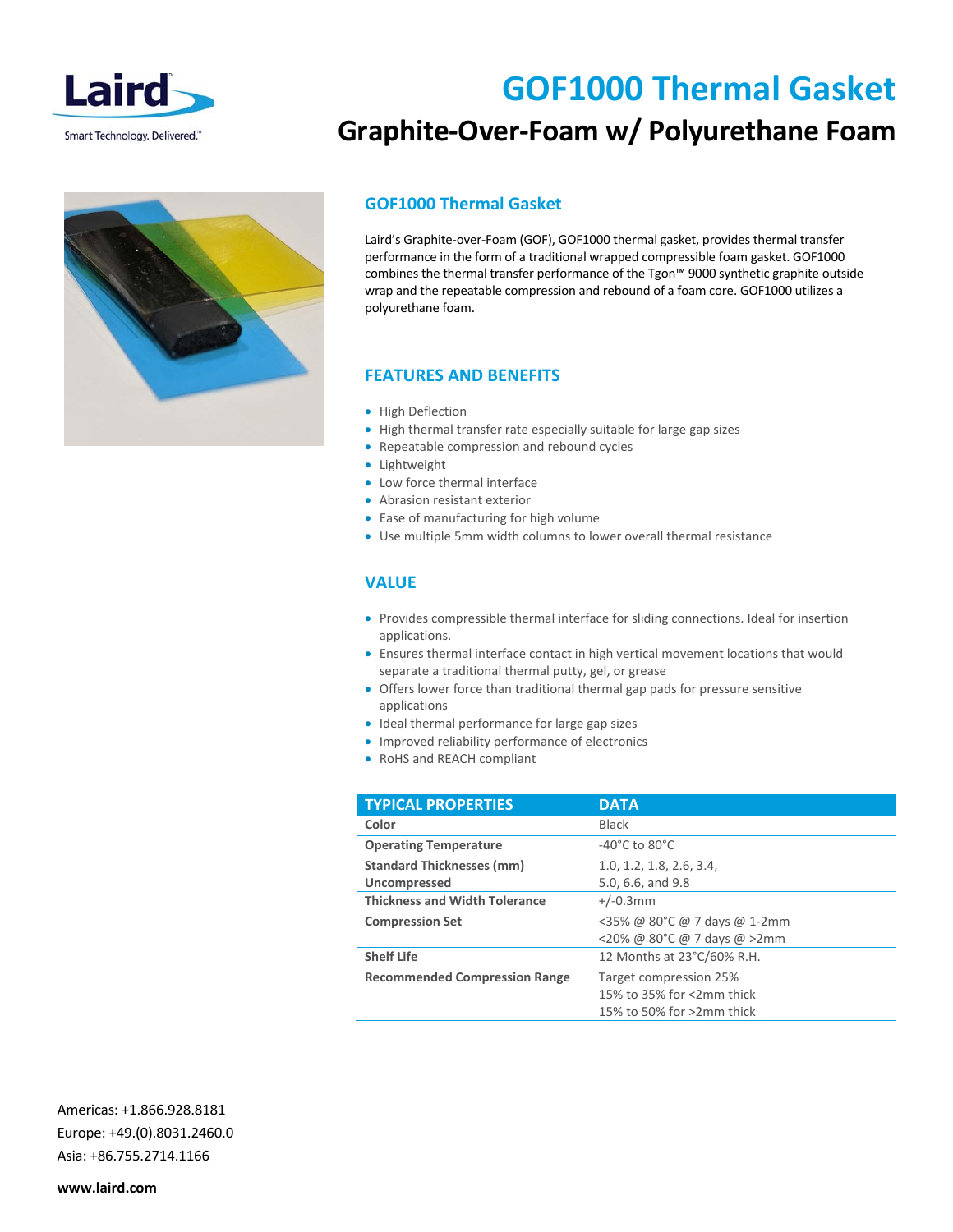

# **GOF1000 Thermal Gasket**

#### **PSA**

GOF1000 uses a 30um thick PSA as standard. This 30um is not included in the standard thickness listed in the chart above.

#### **Thermal Conductivity & Thermal Resistance**

Graphite over foam is not a homogeneous material and therefore thermal conductivity is not a constant value across the different configurations and sizes. The values in the chart below are only for comparison's sake to traditional thermal gap pads. Thermal resistance is the more indicative value for design evaluation. Below values are based on representative 5.0mm wide by 25mm long samples.

A dual layer graphite version of GOF1000 is available for a 20% increase in thermal performance as seen in the charts below.

#### **Thermal Resistance**



#### **Thermal Conductivity**



Americas: +1.866.928.8181 Europe: +49.(0).8031.2460.0 Asia: +86.755.2714.1166

**www.laird.com**